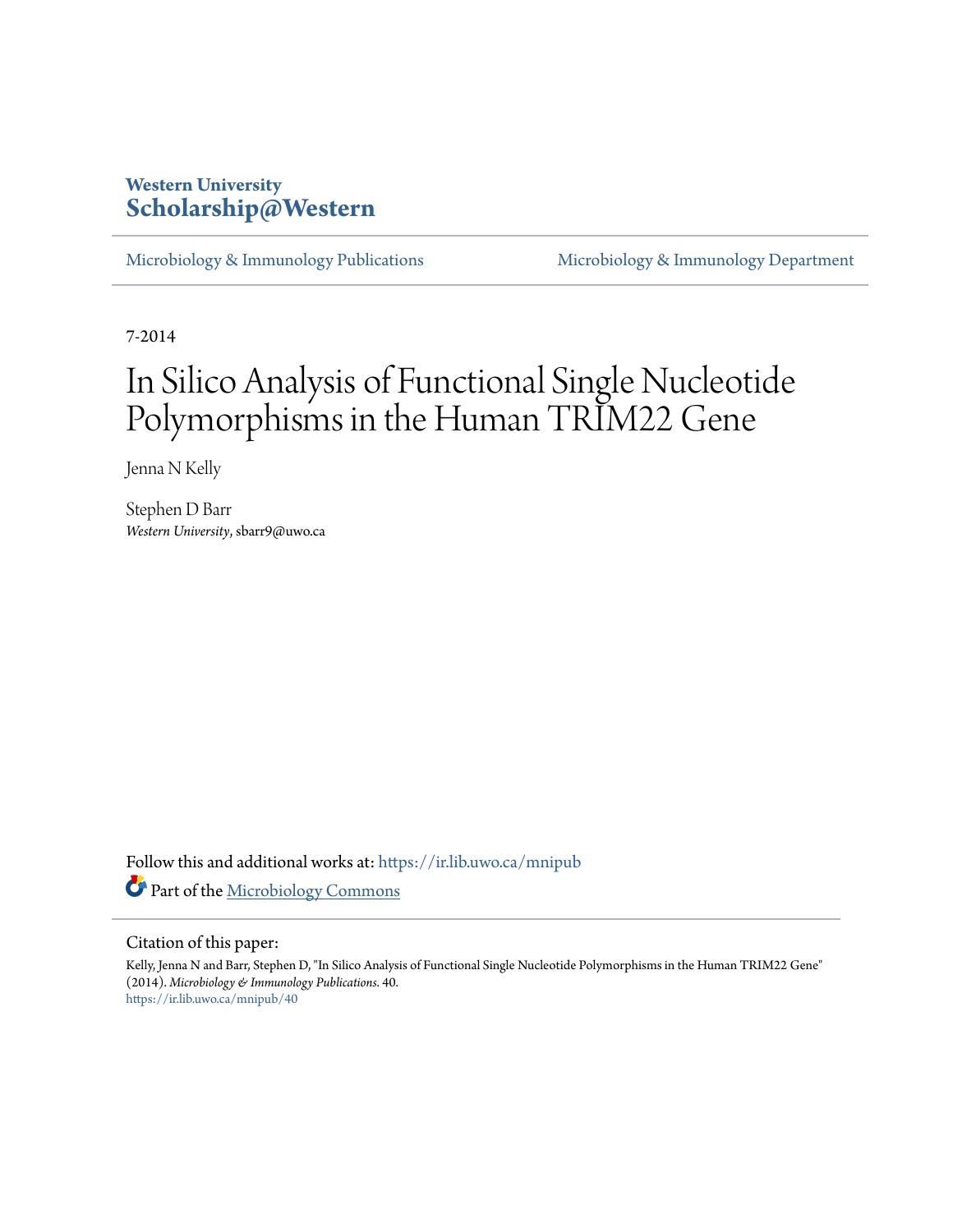## In Silico Analysis of Functional Single Nucleotide Polymorphisms in the Human TRIM22 Gene

## Jenna N. Kelly, Stephen D. Barr\*

Western University, Schulich School of Medicine and Dentistry, Center for Human Immunology, Department of Microbiology and Immunology, Dental Sciences Building, London, Ontario, Canada

## Abstract

Tripartite motif protein 22 (TRIM22) is an evolutionarily ancient protein that plays an integral role in the host innate immune response to viruses. The antiviral TRIM22 protein has been shown to inhibit the replication of a number of viruses, including HIV-1, hepatitis B, and influenza A. TRIM22 expression has also been associated with multiple sclerosis, cancer, and autoimmune disease. In this study, multiple in silico computational methods were used to identify non-synonymous or amino acid-changing SNPs (nsSNP) that are deleterious to TRIM22 structure and/or function. A sequence homology-based approach was adopted for screening nsSNPs in TRIM22, including six different in silico prediction algorithms and evolutionary conservation data from the ConSurf web server. In total, 14 high-risk nsSNPs were identified in TRIM22, most of which are located in a protein interaction module called the B30.2 domain. Additionally, 9 of the top high-risk nsSNPs altered the putative structure of TRIM22's B30.2 domain, particularly in the surface-exposed v2 and v3 regions. These same regions are critical for retroviral restriction by the closely-related TRIM5a protein. A number of putative structural and functional residues, including several sites that undergo post-translational modification, were also identified in TRIM22. This study is the first extensive in silico analysis of the highly polymorphic TRIM22 gene and will be a valuable resource for future targeted mechanistic and population-based studies.

Citation: Kelly JN, Barr SD (2014) In Silico Analysis of Functional Single Nucleotide Polymorphisms in the Human TRIM22 Gene. PLoS ONE 9(7): e101436. doi:10. 1371/journal.pone.0101436

Editor: Vladimir N. Uversky, University of South Florida College of Medicine, United States of America

Received February 19, 2014; Accepted June 6, 2014; Published July 1, 2014

Copyright: © 2014 Kelly, Barr. This is an open-access article distributed under the terms of the [Creative Commons Attribution License,](http://creativecommons.org/licenses/by/4.0/) which permits unrestricted use, distribution, and reproduction in any medium, provided the original author and source are credited.

Funding: This work was supported in part by: an Ontario Graduate Scholarship and Queen Elizabeth II Graduate Scholarship in Science and Technology to JNK; an Ontario HIV Treatment Network salary award to SDB; and CIHR grants HBF107546 and HBF134179 to SDB. The funders had no role in study design, data collection and analysis, decision to publish, or preparation of the manuscript.

Competing Interests: The authors have declared that no competing interests exist.

\* Email: stephen.barr@uwo.ca

#### Introduction

Single nucleotide polymorphisms (SNPs), defined as single base changes in a DNA sequence, are responsible for the majority of genetic variation in the human population. Although many SNPs are phenotypically neutral, non-synonymous SNPs (nsSNPs) often have deleterious effects on protein structure or function. NsSNPs are located in protein coding regions and result in an amino acid substitution in the corresponding protein product. As such, nsSNPs can alter the structure, stability, or function of proteins, and are often associated with human disease. Indeed, previous studies have shown that approximately 50% of the mutations involved in inherited genetic disorders are due to nsSNPs [1–3]. Recently, a number of genetic studies have focused on nsSNPs in innate immune genes. These studies have identified multiple nsSNPs that influence susceptibility to infection, as well as the development of inflammatory disorders and autoimmune diseases [4–9]. Nonetheless, because innate immune genes are often highly polymorphic, many nsSNPs in these genes remain uncharacterized.

Members of the tripartite motif (TRIM) protein family are involved in a wide range of biological processes related to innate immunity [10–12]. TRIM proteins are defined by an RBCC motif, which consists of a RING domain, one or two B-box domains, and a predicted coiled-coil region. Most TRIM proteins also have a protein interaction module called a B30.2 domain at their C-terminus [13–15]. Many TRIM proteins are induced by interferon signaling and several possess antiviral activity, in particular against the Retroviridae family of viruses. Recent studies have implicated TRIM proteins in the regulation of pathogenrecognition signaling pathways, a finding that has sparked considerable interest in understanding how TRIM family proteins contribute to the innate immune response [16–21].

One well-studied member of the TRIM family, TRIM5 $\alpha$ , is required for the species-specific block against HIV-1 replication in primate cells [22–24]. Recently, TRIM5 $\alpha$  was also shown to promote innate immune signaling and to function as an innate immune sensor for the retrovirus capsid lattice in vitro. Previous studies have established that  $TRIM5\alpha$  binds to the HIV-1 capsid protein in the mature viral core via four variable regions (v1-v4) in its B30.2 domain [25,26]. The v1 or 'antiviral patch' region was previously shown to be the major determinant for species-specific HIV-1 restriction by TRIM5a. Mutations in the other variable regions (v2-v4) have also been shown to interfere with  $TRIM5\alpha$ mediated restriction of HIV-1, SIV, and N-MLV [22,26–29]. Notably, analogous variable regions are found in several other B30.2-containing TRIM proteins [30,31,32].

Human TRIM5 is located on chromosome 11 within a cluster of four closely-related TRIM genes that also includes TRIM6, TRIM22, and TRIM34. TRIM5 and TRIM22 have an ancient and dynamic evolutionary relationship, whereby both genes have evolved under positive selection for millions of years in a mutually

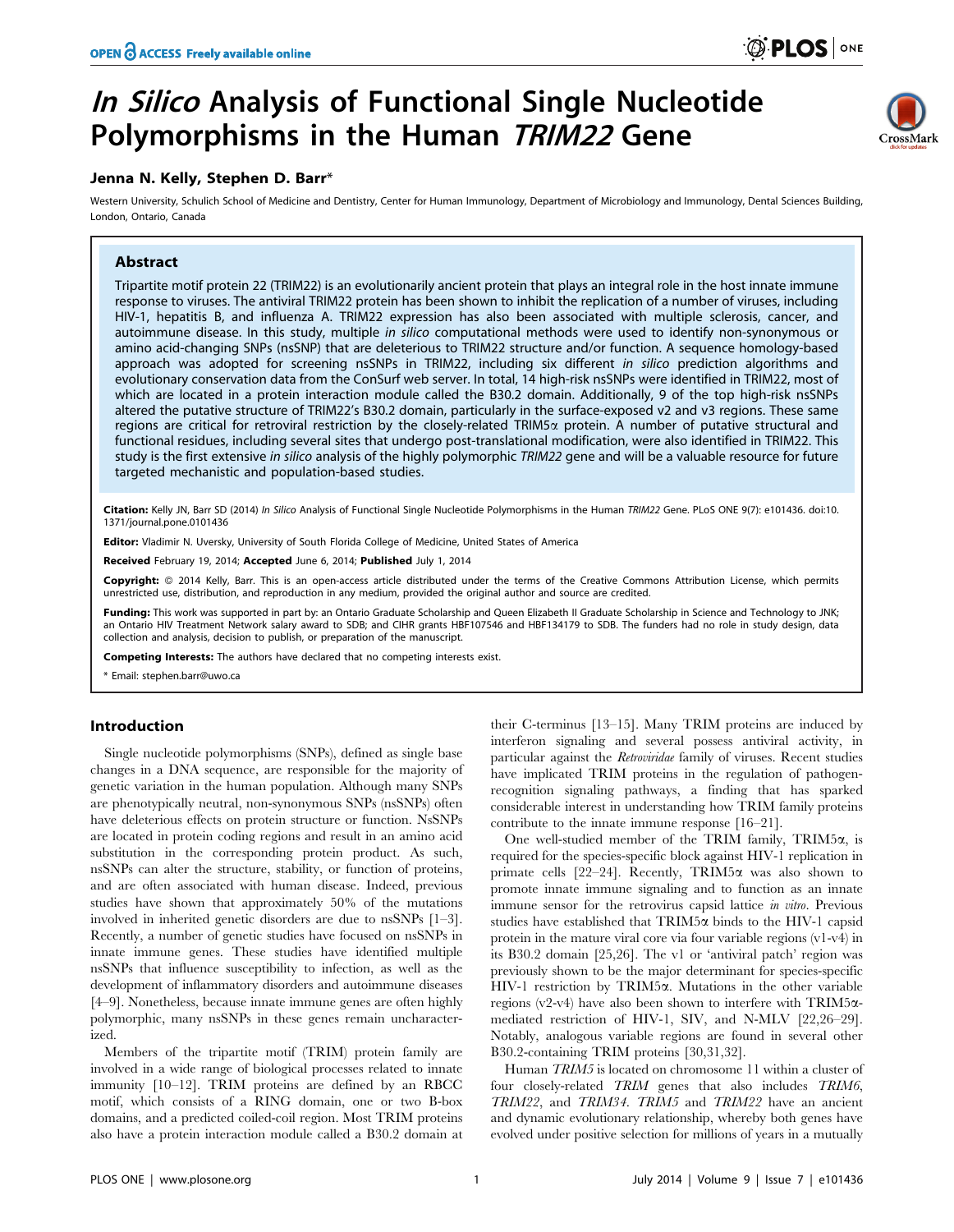exclusive manner [33]. Similar to TRIM5 $\alpha$ , TRIM22 has also been shown to inhibit HIV-1 replication in a number of human cell lines and primary monocyte-derived macrophages [34–37]. TRIM22 expression levels have also been shown to influence HIV-1 infection in vivo [37,38,39]. Interestingly, nsSNPs in TRIM5a, including H43Y, R136Q, and G249D, significantly alter HIV-1 acquisition and disease progression in humans [40– 43]. Despite TRIM22's highly polymorphic nature, it is unknown how nsSNPs affect its biological and/or antiviral functions. Here, multiple in silico computational methods were used to identify nsSNPs in the TRIM22 gene that are predicted to be highly deleterious to TRIM22 structure and/or function. A total of 14 high-risk nsSNPs were identified, including 9 that altered the putative structure of TRIM22's B30.2 domain. A number of sites predicted to undergo post-translational modification (ubiquitylation, sumoylation, phosphorylation) were also identified. This study is the first extensive in silico analysis of the TRIM22 gene and will establish a strong foundation for future structure-function and population-based studies.

#### Materials and Methods

#### Retrieval of SNPs

Polymorphism data for the TRIM22 gene were retrieved from the following databases: the UniProt database [\(http://www.](http://www.uniprot.org) [uniprot.org\)](http://www.uniprot.org) (UniProtKB ID Q8IYM9), the NCBI dbSNP database (<https://www.ncbi.nlm.nih.gov/SNP/>), 1000 Genomes [\(http://www.1000genomes.org/](http://www.1000genomes.org/)), and the Ensembl genome browser ([http://www.ensembl.org/index.html\)](http://www.ensembl.org/index.html). Minor allele frequencies were obtained from the NCBI dbSNP database, the Ensembl genome browser, and the 1000 Genomes browser [44– 46].

#### Non-synonymous SNP analysis

Functional effects of nsSNPs were predicted using the following in silico algorithms: Polyphen-2 ([http://genetics.bwh.harvard.edu/](http://genetics.bwh.harvard.edu/pp2) [pp2\)](http://genetics.bwh.harvard.edu/pp2), SIFT ([http://sift.jcvi.org/\)](http://sift.jcvi.org/), nsSNP Analyzer ([http://](http://snpanalyzer.uthsc.edu/) [snpanalyzer.uthsc.edu/](http://snpanalyzer.uthsc.edu/)), PhD-SNP [\(http://snps.biofold.org/phd](http://snps.biofold.org/phd-snp/phd-snp.html)[snp/phd-snp.html](http://snps.biofold.org/phd-snp/phd-snp.html)), SNPs&GO ([http://snps-and-go.biocomp.](http://snps-and-go.biocomp.unibo.it/snps-and-go/) [unibo.it/snps-and-go/\)](http://snps-and-go.biocomp.unibo.it/snps-and-go/), and PMut (mmb2.pcb.ub.es:8080/PMut) [47–52]. nsSNPs predicted to be deleterious by at least four *in silico* algorithms were categorized as high-risk nsSNPs and were selected for further analysis.

#### Phylogenetic analysis

Evolutionary conservation of amino acid residues in TRIM22 was determined using the ConSurf web server (consurf.tau.ac.il/) [53]. In ConSurf, 14 TRIM22 homologues were aligned and position-specific conservation scores were calculated using an empirical Bayesian algorithm (Conservation Scores: 1–4 Variable, 5–6 Intermediate, and 7–9 Conserved). Putative functional and structural residues were also predicted using ConSurf by combining evolutionary conservation scores with solvent accessibility predictions (Figures S1 and S2). Highly conserved amino acids that were located at high-risk nsSNP sites were selected for further analysis.

### Structural analysis

3D-Jigsaw was used to generate 3D structural models for wild type TRIM22 (UniProtKB Q8IYM9) and each of the 9 high-risk nsSNPs in TRIM22's B30.2 domain. For each model, only the B30.2 sequence was submitted. 3D-Jigsaw searches multiple sequence databases (e.g. PFAM and PDB) and builds structures based on homologues of known structure [54]. Models were viewed using the Swiss-PdbViewer [\(http://www.expasy.org/](http://www.expasy.org/spdbv/) [spdbv/\)](http://www.expasy.org/spdbv/) [55]. Tm-Align was used to calculate Tm-scores and root mean square deviation (RMSD) [\(http://zhanglab.ccmb.med.](http://zhanglab.ccmb.med.umich.edu/TM-align/) [umich.edu/TM-align/\)](http://zhanglab.ccmb.med.umich.edu/TM-align/) [56].

#### Prediction of post-translational modification sites

Putative ubiquitylation sites were predicted using the UbPred [\(www.ubpred.org\)](www.ubpred.org) and BDM-PUB (bdmpub.biocuckoo.org) programs [2]. In UbPred, lysine residues with a score of  $\geq 0.62$  were considered ubiquitylated. For BDM-PUB, the balanced cut-off option was selected. Putative sumoylation sites were predicted using the SUMOplot ([http://www.abgent.com/sumoplot\)](http://www.abgent.com/sumoplot) and SUMOsp 2.0 ([http://sumosp.biocuckoo.org/\)](http://sumosp.biocuckoo.org/) programs [57]. For SUMOplot, only high probability motifs with a score  $\geq 0.5$  were considered sumoylated. Medium level threshold with a 2.64 cut-off value was selected for SUMOsp 2.0 analysis. Putative phosphorylation sites were predicted using GPS 2.1 ([http://gps.biocuckoo.](http://gps.biocuckoo.org/) [org/\)](http://gps.biocuckoo.org/) and NetPhos 2.0 [\(http://www.cbs.dtu.dk/services/](http://www.cbs.dtu.dk/services/NetPhos/) [NetPhos/](http://www.cbs.dtu.dk/services/NetPhos/)) [58,59]. For GPS 2.1 analysis, high level threshold with cut-off values ranging from 0.776-11 were selected. In NetPhos 2.0, serine, threonine, and tyrosine residues with a score of  $>0.5$  were considered phosphorylated. Sumo-interacting motifs (SIM) were identified manually and compared to experimentally verified SIMs in the scientific literature [60,61].

#### Protein stability analysis

I-Mutant version 2.0, an online support vector machine tool based on the ProTherm database, was used to evaluate nsSNPinduced changes in protein stability [62]. nsSNP protein-coding sequences were submitted to I-Mutant 2.0 for 2 high-risk nsSNPs that coincide with putative PTM sites, 5 low-risk nsSNPs that coincide with putative PTM sites, and 12 additional high-risk nsSNPs that do not coincide with predicted PTM sites. I-Mutant 2.0 estimates the free energy change value (DDG) by calculating the unfolding Gibbs free energy value  $(\Delta G)$  for the wild type protein and subtracting it from that of the mutant protein (DDG or  $\Delta\Delta G = \Delta G$  mutant –  $\Delta G$  wild type). It also predicts the sign (increase or decrease) of the free energy change value (DDG), along with a reliability index for the results (RI: 0–10, where 0 is the lowest reliability and 10 is the highest reliability). A DDG  $<$  0 corresponds to a decrease in protein stability, whereas a  $DDG \geq 0$ corresponds to an increase in protein stability. However, according to the ternary classification system (SVM3), a large decrease in protein stability corresponds to a DDG  $<-0.5$  and a large increase in protein stability corresponds to a DDG  $>0.5$ . In contrast, DDG values that fall between  $-0.5$  and 0.5 correspond to relatively neutral protein stability [62,63]. The pH was set to 7 and the temperature was set to  $25^{\circ}$ C for all submissions.

## Results and Discussion

#### SNP dataset

Polymorphism data for the TRIM22 gene were retrieved from the NCBI dbSNP database, the Ensembl genome browser, and the UniProt database [44–46]. According to these databases, the  $TRIM22$  gene contains 66 nsSNPs, 8 SNPs in its 5' UTR, and 32 SNPs in its 3' UTR. Of the 66 nsSNPs, 10 generate truncated versions of the TRIM22 protein (nonsense and frameshift mutations), whereas 56 introduce single amino acid changes (missense mutations) into TRIM22 (Table S1). To determine whether a given missense mutation affected TRIM22 function, we subjected the latter 56 nsSNPs to a variety of *in silico* SNP prediction algorithms. The results, which are summarized in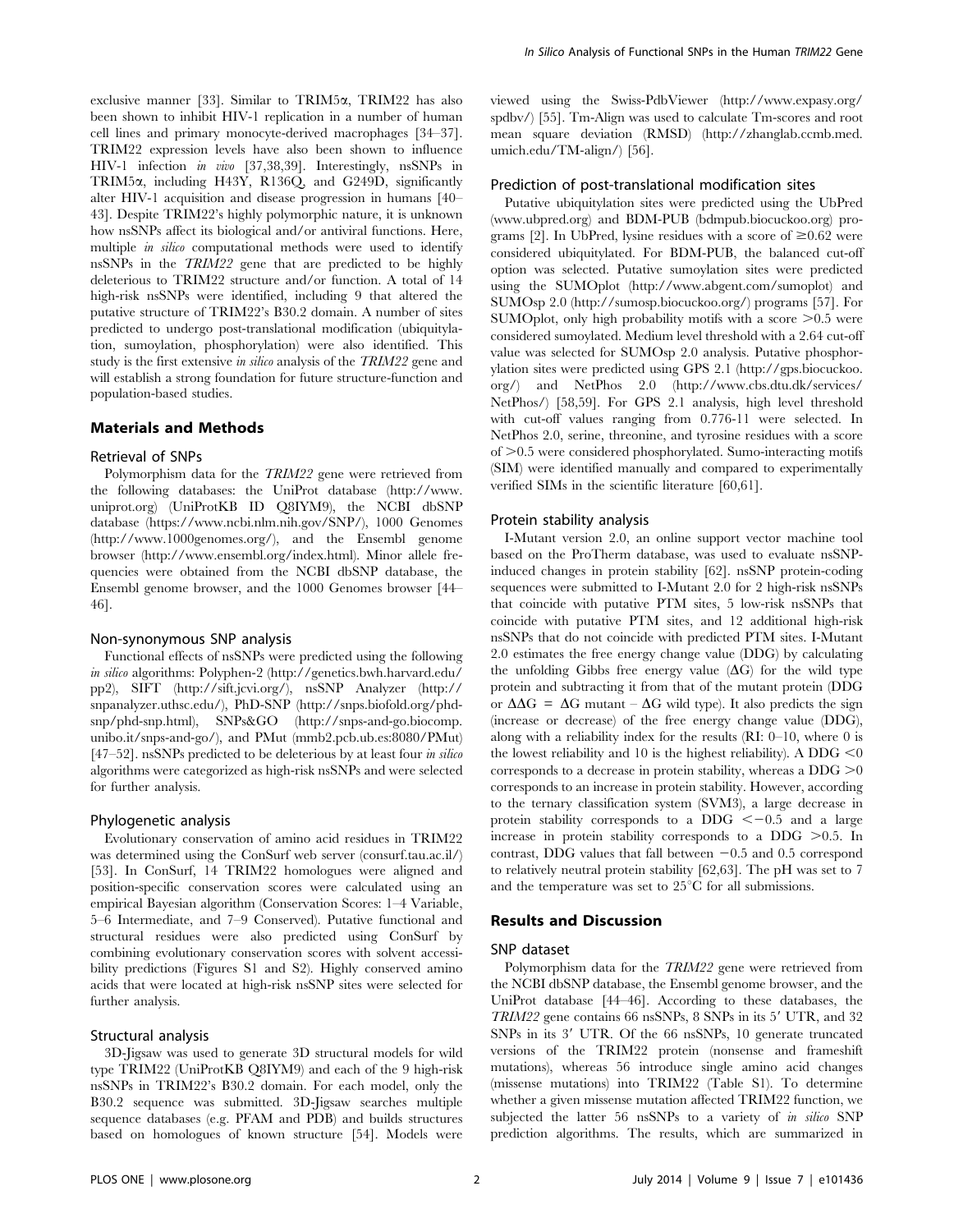Table 1. Summary of prediction results for nsSNPs in the TRIM22 protein.

| l Prediction   | Number of nsSNPs (%) |                          |          |                          |             |                          |  |
|----------------|----------------------|--------------------------|----------|--------------------------|-------------|--------------------------|--|
|                | $PP-2$               | <b>SIFT</b>              | nsSNP AZ | <b>PhD-SNP</b>           | <b>PMUT</b> | SNPs&GO                  |  |
| Deleterious    | 13(23)               | 19 (34)                  |          | $\overline{\phantom{a}}$ |             | $\overline{\phantom{a}}$ |  |
| PD             | 10(18)               | $\sim$                   | $\sim$   | $\sim$                   | $\sim$      | $\overline{a}$           |  |
| Benign         | 33 (59)              | 37 (66)                  | ۰        | $\sim$                   | ۰           | $\overline{\phantom{a}}$ |  |
| <b>Disease</b> | ٠                    | $\overline{\phantom{a}}$ | 21(38)   | 25(45)                   | 25(45)      | 11(20)                   |  |
| Neutral        | ٠                    | $\sim$                   | 35(62)   | 31 (55)                  | 31(55)      | 45 (80)                  |  |

Percentage of total nsSNPs (56) shown in parentheses for each category; PD: possibly deleterious; PP-2: Polyphen-2; nsSNP AZ: nsSNP Analyzer. doi:10.1371/journal.pone.0101436.t001

Table 1, identified a number of nsSNPs with a high probability of being deleterious to TRIM22 structure and/or function.

#### Non-synonymous SNP analysis

Our analyses included the following six in silico SNP prediction algorithms: Polyphen-2, SIFT, nsSNP Analyzer, PhD-SNP, PMUT, and SNPs&GO [47–52]. According to our Polyphen-2 results, 13 nsSNPs (23%) are damaging to TRIM22 function, whereas 33 nsSNPs (59%) are benign. An additional 10 nsSNPs (18%) are predicted to be 'possibly damaging' by Polyphen-2 (Table 1). Our SIFT analysis predicted that 19 nsSNPs (34%) are deleterious to TRIM22 function and 37 nsSNPs (66%) are tolerated. On the contrary, the nsSNP Analyzer predicted that 21 nsSNPs (38%) cause disease and 35 nsSNPs (62%) are neutral (Table 1). Both PhD-SNP and PMUT predicted that 25 (45%) nsSNPs are pathological and 31 (55%) nsSNPs are neutral (Table 1). SNPs&GO analysis, which includes information from the Gene Ontology annotation, predicted that 11 nsSNPs (20%) cause disease and 45 nsSNPs (80%) are neutral (Table 1). Interestingly, we found that the majority of potentially deleterious nsSNPs were located in the B30.2 domain, including 3 nsSNPs that were predicted to be damaging by all six SNP prediction algorithms (P403T, T460I, and C494F). Because each algorithm

uses different parameters to evaluate the nsSNPs, nsSNPs with more positive results are more likely to be truly deleterious. Here, we classified nsSNPs as high-risk if they were predicted to be deleterious by four or more SNP prediction algorithms. 14 nsSNPs met this criteria and were selected for further analysis (Table 2, see Table S2 for all 56 nsSNP prediction results).

#### Conservation profile of high-risk non-synonymous SNPs

Amino acids that are involved in important biological processes, such as those located in enzymatic sites or required for proteinprotein interactions, tend to be more conserved than other residues. As such, nsSNPs that are located at highly conserved amino acid positions tend to be more deleterious than nsSNPs that are located at non-conversed sites [3,64]. To further investigate the potential effects of the 14 high-risk nsSNPs in Table 2, we calculated the degree of evolutionary conservation at all amino acid sites in the TRIM22 protein using the ConSurf web server. ConSurf employs an empirical Bayesian method to determine evolutionary conservation and identify putative structural and functional residues [53]. For the purpose of this study, we focused on amino acid sites that coincide in location with the 14 high-risk nsSNPs; however, ConSurf also identified a number of other residues that may be functionally relevant (Figures S1 and S2).

Table 2. TRIM22 nsSNPs predicted to be functionally significant by four or more SNP prediction algorithms.

| nsSNP ID    | <b>Mutation</b> | Domain      | $#$ Del. Pred. |
|-------------|-----------------|-------------|----------------|
| rs201847190 | <b>L68R</b>     | Spacer 1    | 5              |
| rs199625192 | <b>H73R</b>     | Spacer 1    | 5              |
| rs368058642 | E135K           | Coiled-coil | 4.5            |
| rs374292901 | <b>I234N</b>    | Spacer 2    | 5              |
| rs61735273  | S244L           | Spacer 2    | 5              |
| rs371728648 | G346S           | B30.2       | 5              |
| rs191847788 | K364N           | B30.2       | 4.5            |
| rs375595000 | P403T           | B30.2       | 6              |
| rs370495523 | L432W           | B30.2       | 4              |
| rs187416296 | R442C           | B30.2       | 5              |
| rs377529439 | F456I           | B30.2       | 5              |
| rs371028900 | T460I           | B30.2       | 6              |
| rs200638791 | P484S           | B30.2       | 4.5            |
| rs200148337 | C494F           | B30.2       | 6              |

 $#$  Del. Pred. = number of deleterious predictions.

doi:10.1371/journal.pone.0101436.t002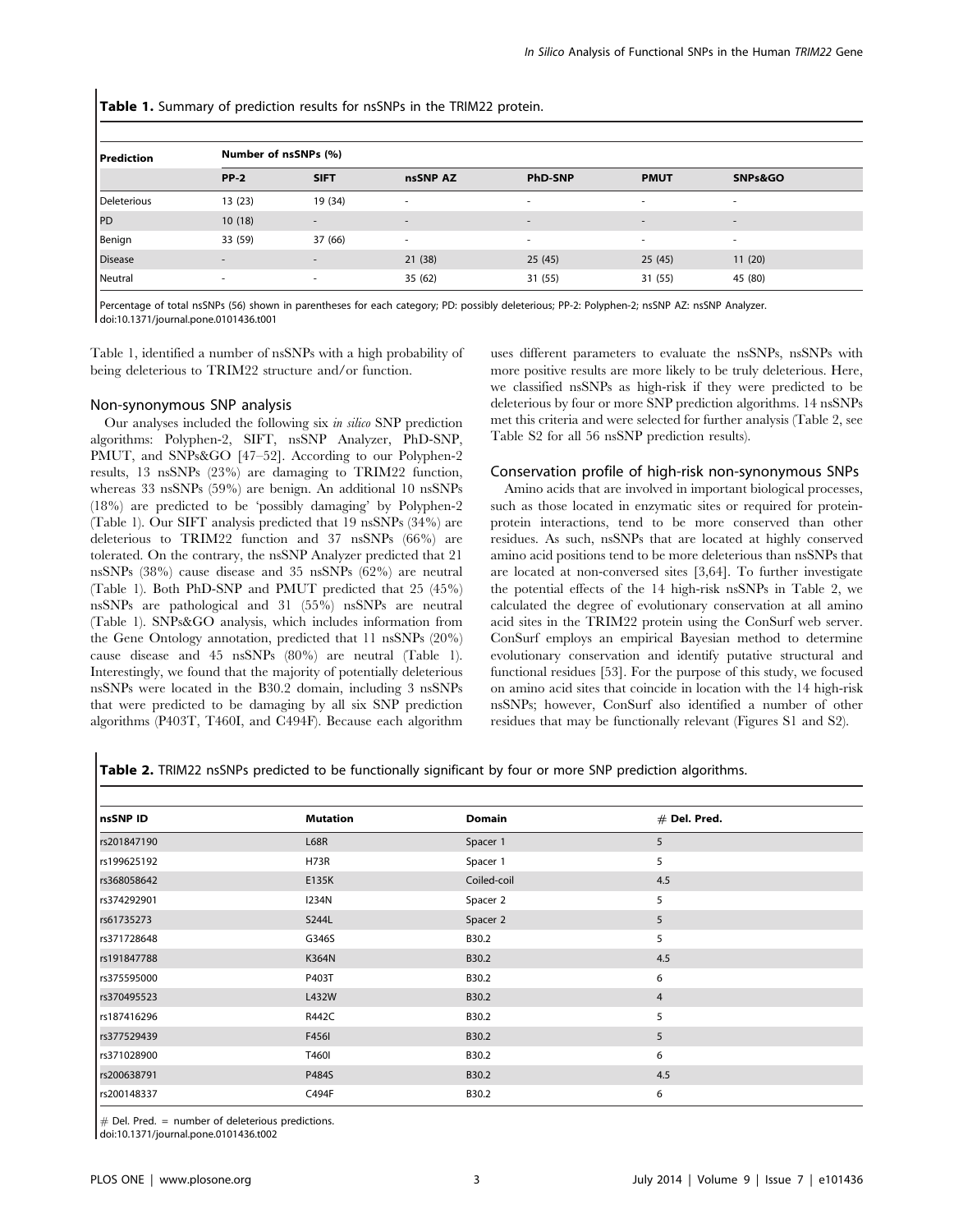Table 3. Conservation profile of amino acids in TRIM22 that coincide in location with high-risk nsSNPs.

| <b>Amino Acid</b> | CS             | <b>ConSurf prediction</b>        |
|-------------------|----------------|----------------------------------|
| L68               | 8              | Highly conserved and exposed (f) |
| H73               | 7              | Exposed                          |
| E135              | $\overline{7}$ | Exposed                          |
| 1234              | 7              | <b>Buried</b>                    |
| <b>S244</b>       | 8              | <b>Buried</b>                    |
| G346              | 8              | <b>Buried</b>                    |
| K364              | 9              | Highly conserved and exposed (f) |
| P403              | 8              | Highly conserved and exposed (f) |
| L432              | 8              | <b>Buried</b>                    |
| R442              |                | Exposed                          |
| F456              | 8              | <b>Buried</b>                    |
| T460              | 9              | Highly conserved and buried (s)  |
| P484              | 6              | Exposed                          |
| C494              | 8              | <b>Buried</b>                    |
|                   |                |                                  |

CS: conservation score (1-4 = variable,  $5 =$  average, 6-9 = conserved); (f): predicted functional site, (s): predicted structural site.

doi:10.1371/journal.pone.0101436.t003

ConSurf analysis revealed that residues L68, H73, E135, I234, S244, G346, K364, P403, L432, R442, F456, T460, and C494 are highly conserved (Conservation Score of 7–9). In addition, ConSurf predicted that T460 was an important structural residue (highly conserved and buried) and that L68, K364, and P403 were important functional residues (highly conserved and exposed) (Table 3). To identify putative structural and functional sites, ConSurf combines evolutionary conservation data with solvent accessibility predictions. Highly conserved residues are predicted to be either structural or functional based on their location relative to the protein surface or protein core [65]. Remarkably, two of the three high-risk nsSNPs that were predicted to be deleterious by all six SNP prediction algorithms (P403T and T460I) were also identified as important structural or functional residues by ConSurf (Table 2, 3). Taken together, our data strongly suggest



Figure 1. Structural models for wild type TRIM22 and high-risk nsSNPs in the B30.2 domain. Putative structural models for the B30.2 domains of wild type TRIM22 and the 9 high-risk nsSNPs located in the B30.2 domain. Variable regions (v1-v4) are highlighted as follows: v1 blue, v2 orange, v3 magenta, and v4 green. Non-variable regions are shown in white and mutated amino acids are shown in yellow. Left image: Enlarged reference image that illustrates the color and location of each variable region and the color of mutated amino acids (image shown is the v1-v4 regions of wild type TRIM22 and the P403 amino acid). Each of the 9 nsSNP images (small images on the right) show the putative 3D structure of wild type TRIM22's B30.2 domain on the left and the putative 3D structure of TRIM22's B30.2 domain with the mutated amino acid (nsSNP) on the right. The location of the amino acid in question is shown (yellow) on both wild type and nsSNP structures. All models were generated using the 3D-JigSaw protein comparative modeling server and SPDBV (v4.1). doi:10.1371/journal.pone.0101436.g001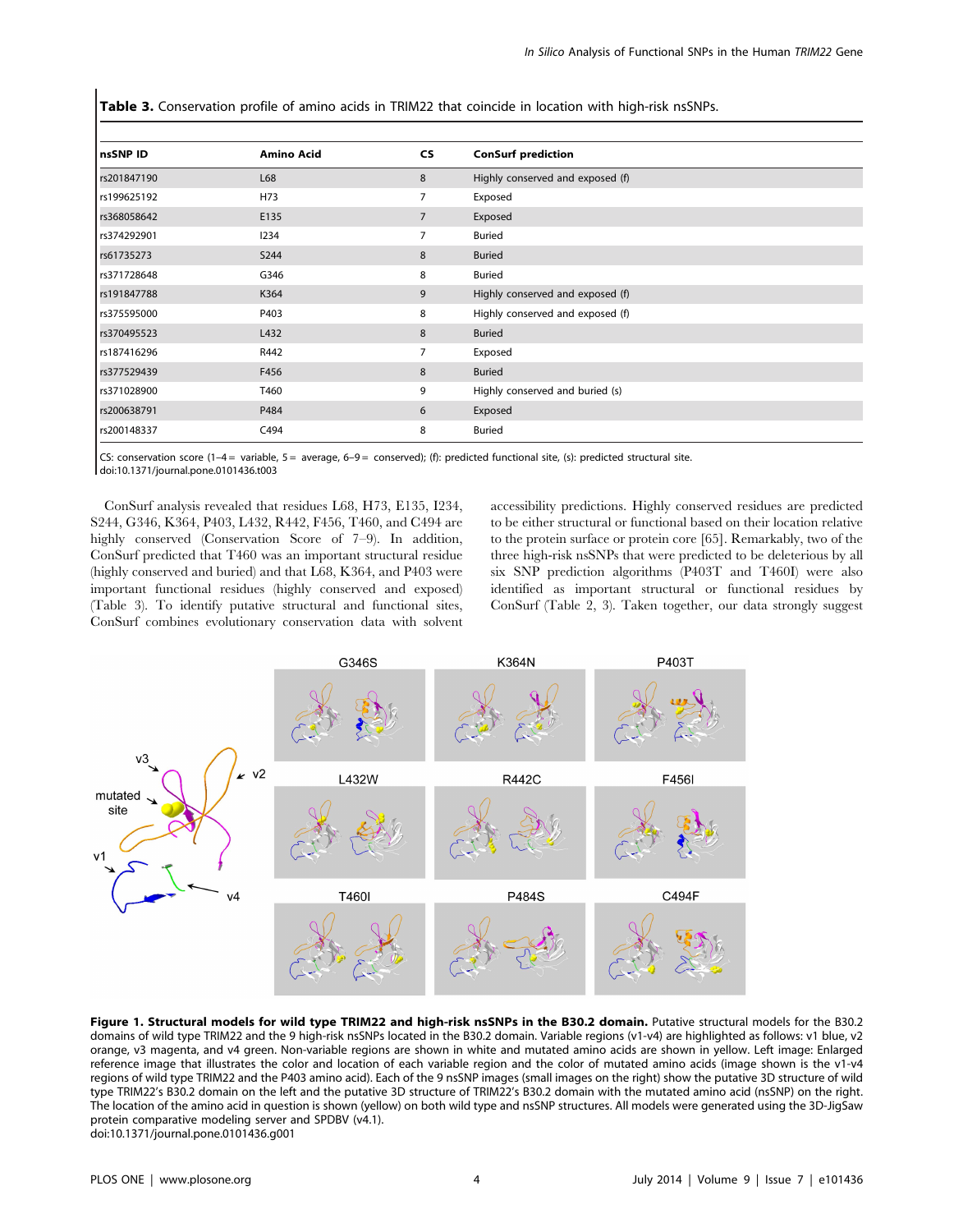Table 4. RMSD (Å) and TM-score for the 9 high-risk nsSNPs in the B30.2 domain of TRIM22.

| nsSNP ID    | <b>Mutation</b> | RMSD (A) | TM-Score |
|-------------|-----------------|----------|----------|
| rs371728648 | G346S           | 2.96     | 0.75184  |
| rs191847788 | K364N           | 1.72     | 0.93911  |
| rs375595000 | P403T           | 1.99     | 0.85389  |
| rs370495523 | L432W           | 3.00     | 0.70821  |
| rs187416296 | R442C           | 3.04     | 0.68305  |
| rs377529439 | F456I           | 3.03     | 0.73743  |
| rs371028900 | T460I           | 1.76     | 0.94873  |
| rs200638791 | P484S           | 2.80     | 0.75981  |
| rs200148337 | C494F           | 1.58     | 0.95645  |

RMSD and Tm-scores were calculated using Tm-Align.

doi:10.1371/journal.pone.0101436.t004

that the nsSNPs P403T and T460I are deleterious to TRIM22 structure and/or function.

## Comparative modeling of high-risk non-synonymous SNPs

To examine whether P403T and T460I altered the 3D structure of TRIM22's B30.2 domain, we individually substituted each nsSNP into the wild type TRIM22 sequence and submitted the sequences to 3D-Jigsaw for structural analysis. We also submitted sequences for the remaining 7 high-risk nsSNPs in the B30.2 domain (i.e. G346S, K364N, L432W, R442C, F456I, P484S, and C494F) since our in silico and ConSurf results indicated that these nsSNPs were also highly likely to be deleterious. Theoretical structural models were generated for each nsSNP using the 3D-Jigsaw program, which constructs 3D models for proteins based on homologues of known structure [54]. We then used Swiss-PdbViewer to compare each nsSNP model to the predicted 3D-Jigsaw model of wild type TRIM22 [55]. All of the nsSNPs altered the putative 3D structure of wild type TRIM22's B30.2 domain. G346S, P40T, L432W, F456I, and C494F introduced an alpha helix into the v2 region, whereas the other 4 nsSNPs introduced beta strands into the v2 region (Figure 1). With the exception of P484S, which introduced an alpha helix into the v3 region, all of the nsSNP models contained elongated and/or additional beta strands in the v3 region. Only G346S and F456I altered the v1 region (both introduced an alpha helix); however, all 9 nsSNPs altered the length and/or number of beta strands in non-variable regions of the B30.2 domain. Notably, P484S was the only nsSNP model that contained fewer beta strands than wild type TRIM22 in certain regions (Figure 1). The majority of nsSNP models contained a greater number of beta strands than wild type TRIM22, resulting in overall net increase in beta strand formation.

To extend our structural analysis, we used Tm-Align to calculate the Tm-score and root mean square deviation (RMSD) for each nsSNP model. Tm-score is used to assess topological similarity between wild type and mutant models, whereas RMSD is used to measure average distance between the  $\alpha$ -carbon backbones of wild type and mutant models [56,66]. A higher RMSD typically indicates greater deviation between wild type and mutant structures. The Tm-score and RMSD for each nsSNP model is listed in Table 4. The maximum RMSD was 3.04 (R442C), followed by 3.03 (F456I), 3.00 (L432W), 2.96 (G346S), and 2.80 (P484S). RMSD for nsSNPs K364N, P403T, T460I, and Table 5. Putative ubiquitylation and sumoylation sites in the TRIM22 protein.

| <b>Ubiquitylation</b> |                | <b>Sumoylation</b> |            |
|-----------------------|----------------|--------------------|------------|
| <b>UbPred</b>         | <b>BDM-PUB</b> | <b>SUMOplot</b>    | SUMOsp 2.0 |
| 93 (7e)*              | 6(3e)          | 6(3e)              | 85 (2e)    |
| 160 (7e)*             | 44 (1e)        | 153 (9e)*          | 153 (9e)*  |
| 173 (9e)*             | 85 (2e)        | 185 (4e)           |            |
| 204 (6e)              | 93 (7e)*       | 265 (6e)           |            |
| 257 (1e)              | 103 (6e)       |                    |            |
| 430 (6e)              | 109 (9e)       |                    |            |
|                       | 160 (7e)*      |                    |            |
|                       | 173 (9e)*      |                    |            |
|                       | 265 (6e)       |                    |            |
|                       | 266 (9e)       |                    |            |
|                       | 268 (2e)       |                    |            |
|                       | 272 (6e)       |                    |            |
|                       | 273 (9e)       |                    |            |
|                       | 275 (7e)       |                    |            |
|                       | 324 (1e)       |                    |            |
|                       | 332 (2e)#      |                    |            |
|                       | 374 (1e)       |                    |            |
|                       | 380 (3e)       |                    |            |
|                       | 382 (1e)       |                    |            |

Conservation score (CS) shown in parentheses (see Table 3 and Figure S1) following amino acid site; Putative functional residues are indicated with bold text, whereas putative structural residues are indicated with italicized text (Figure S1); Residues predicted to undergo ubiquitylation or sumoylation by both programs are indicated with an asterisk; Residues predicted to undergo ubiquitylation or sumoylation that coincide with the location of nsSNPs are indicated with a hashtag.

doi:10.1371/journal.pone.0101436.t005

C494F ranged from 1.58 to 1.99 Å. These results indicate that  $9$ high-risk nsSNPs markedly alter the putative structure of TRIM22's B30.2 domain, in particular the surface-exposed v2 and v3 regions, and that they likely induce severe structural changes in the TRIM22 protein.

Importantly, these nsSNPs may decrease flexibility in the v2 and v3 regions of TRIM22. The v2/v3 regions of wild type TRIM22 are predicted to form relaxed loop segments, similar to the loops in the recently solved 3D structure of rhesus monkey TRIM5a's B30.2 domain [26]. In contrast, the v2 and v3 regions of the nsSNP models contain more rigid secondary structures, such as alpha helices or beta strands (Figure 1). Since loop flexibility in rhesus monkey TRIM5 $\alpha$  is thought to facilitate restriction of divergent retroviruses and to increase resistance to mutations in the HIV-1 capsid protein, it is possible that these nsSNPs may impair the antiviral activity and/or breadth of TRIM22. Further experiments, such as the resolution of wild type TRIM22's tertiary structure, are required to address these possibilities.

## Prediction of post-translational modification sites in TRIM22

To investigate how nsSNPs may influence the post-translational modification (PTM) of TRIM22, we used a variety of in silico prediction tools to identify putative PTM sites in the TRIM22 protein. PTMs are involved in many biological processes, including a number of canonical innate immune pathways, and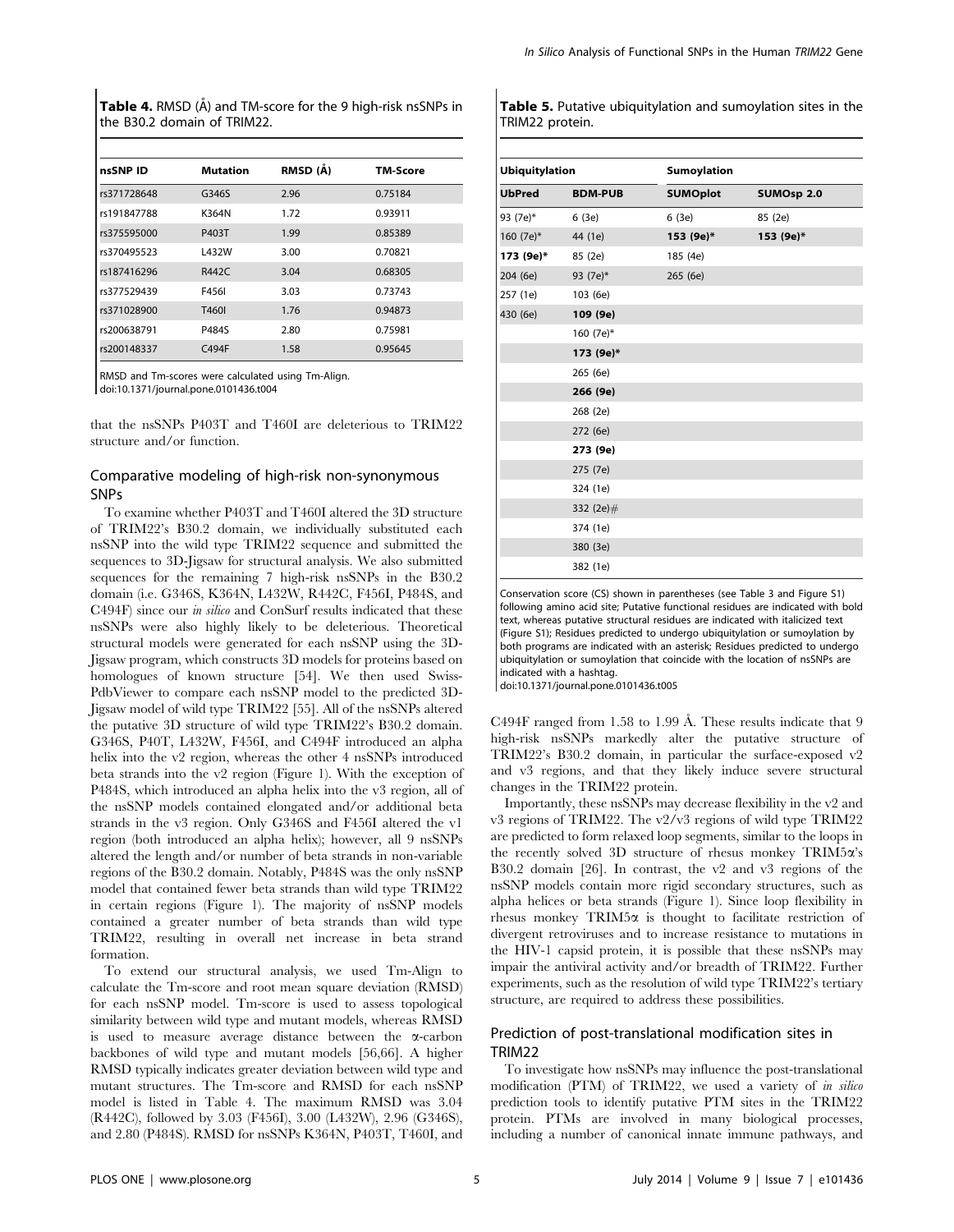$\mathbf{A}$ 

|                |                   | Conserved in:   |                |        |  |
|----------------|-------------------|-----------------|----------------|--------|--|
| <b>SIM</b>     | Domain            | <b>Primates</b> | <b>Mammals</b> | TRIM5a |  |
| LELL (19-22)   | <b>RING</b>       | v               | v              | v      |  |
| VNVL(210-213)  | Coiled-coil       | v               | N*             | N      |  |
| VIDV (252-255) | Spacer 2          | v               | N              | N      |  |
| LQVL (287-290) | Spacer 2          | N               | N              | N      |  |
| ILGV (368-371) | <b>B</b> 30.2     | v               | v              | v      |  |
| VIGL (409-412) | B30.2             | v               | v              | v      |  |
| VLTL (431-434) | B <sub>30.2</sub> | v               | N*             | $N**$  |  |

#### B

| <b>B30.2 domain</b> | 368                | 409                                                                                                                                     | 431                                                                                                                                             |               |
|---------------------|--------------------|-----------------------------------------------------------------------------------------------------------------------------------------|-------------------------------------------------------------------------------------------------------------------------------------------------|---------------|
|                     |                    |                                                                                                                                         |                                                                                                                                                 |               |
| Human               |                    |                                                                                                                                         | FSSGKYYWEVDVSGKIAW <mark>ILGV</mark> HSKISSLNKRKSSGFAFDPSVNYSKVYSRYRPQYGYWVIGLQNTCEYNAFEDSSSSDPK---VLTLFMAVPPCRIG                               |               |
| Rhesus monkey       |                    |                                                                                                                                         | FSSGKYYWEVDVSGKIAW <mark>IIGV</mark> YSKISSPNKRKSSGFVFDPSVNYANVYSKYRPQYGYWVIGIQNTCEYNAFEDSSSADPK--- <mark>VIII</mark> FMAVPPCRVG                |               |
| Chimpanzee          |                    |                                                                                                                                         | FSSGKYYWEVDVSGKIAW <mark>ILGV</mark> HSKISSLNKRKSSGFAFDPSVNYSKVYSKYRPQYGYW <mark>VIGL</mark> QNTCEYNAFEDSSSSDPK--- <mark>VLTL</mark> FMAVPPCRIG |               |
| Gorilla             |                    |                                                                                                                                         | FSSGKYYWEVDVSGKIAW <mark>ILGV</mark> HSKISSLNKRKSSGLAFDPSVNYSKVYSKYRPQYGYWVIGIQNTCEYNAFEDSFSSDPK--- <mark>VLTL</mark> FMAVPPCRIG                |               |
| Orangutan           |                    |                                                                                                                                         | FSSGKYYWEVDVSGKIAWILGVHSKISSLNKRKSSGLAFDPSVNYSKVYSKYRPOYGYWWIGIONTCEYNAFEDSSSSDPK---VLTLFMAVPPCRIG                                              |               |
| Baboon              |                    |                                                                                                                                         | FSSGKYYWEVDVSGKIAW <mark>IIGV</mark> YSKISSPNKRKSSGFVFDPSVNYANVYSKYRPQYGYWVIGIQNTCEYNAFEDSSSADPK--- <mark>VIII</mark> FMAVPPCRVG                |               |
| Gibbon              |                    |                                                                                                                                         | FSSGKYYVEVDVSGKIAWILGVHSKISSLNKRKSSGFAFDPSVNYSKVYSKYRPOYGYVWIGIONTCEYNAFEDSSSSDPK---VLTLFMAVPPCRIG                                              | <b>TRIM22</b> |
| Squirrel monkey     |                    |                                                                                                                                         | FSSGKYYWEVDVSGKSAWILGVHSKISNPNKRKSSGFTFDTSTNYSSIYSKYRPQCGYWVIGLQDTSEYNAFEDSSSSDLK---VLTLFMAVPPCRIG                                              |               |
| Panda               |                    |                                                                                                                                         | FSSGKYYWEVDVSEKTAW <mark>ILGV</mark> YSKARNLKRKGSSGFVFDPNVNHPDVYSRYKPQYGYWVIGIQNESEYKVFEESSTSDPK--- <mark>VLTL</mark> FMPVPPCRIG                |               |
| Manatee             |                    |                                                                                                                                         | FSSGKHYWEVDVSRKTAWILGVYCRAKDPHERWASVFAFGLNVSSONVFSRYRPOYGYWVIGLONOFEYNAFENSSTSNPO---VLTLFMAVPPRRIG                                              |               |
| Dog                 |                    |                                                                                                                                         | FSSGKYYVEVDVSGKIAWILGVYSKGRSLKRKGDSGFFFDPKVNHLDVYSRFKPOLGYVVIGIONESEYKVFEESSTSDSK---VLTLFMPVPPCRIG                                              |               |
| Cat                 |                    |                                                                                                                                         | FS-GKYYVEVDVSEKISW <mark>ILGV</mark> NSKARSPKRKGSSGFVFDPNVYLPDVYSRYNPOFGYVWIGIONESGYKVFEESSTFDPK--- <mark>VLTL</mark> CMTVPP-HIG                |               |
| Rhinoceros          |                    |                                                                                                                                         | FSSGKYYVEVDVSGKIAWILGVCSNKRCFNRTKSSGFTFDPNLNHSNVYSRYRPQYGYVVIGLQNESEYKAFEDSSTSDPK---VLTLSMAVPPRRVG                                              |               |
| Elephant            |                    |                                                                                                                                         | IASGKHYWEVDVSGKTSWILGVCSDRCPE----FSMLGAKQGVYLQNDYFRYQPKYGYWVIGLENQSGYKVFENLCLG-SQ---MLIFSLAVPPCRVG_                                             |               |
|                     |                    |                                                                                                                                         |                                                                                                                                                 |               |
| Human               |                    |                                                                                                                                         | ITSGKHYWEVDVSKKTAW <mark>IIGV</mark> CAGFQPD----------AMCNIEKNENYQPKYGYW <mark>VIGI</mark> EEGVKCSAFQDSSFHTPSVPF <mark>IVPI</mark> SVIICPDRVG   |               |
| Rhesus monkey       |                    | ITSGKHYWEVDVSKKSAW <mark>ILGV</mark> CAGFQSD-----------AMYNIEQNENYQPKYGYW <mark>VIGL</mark> QEGVKYSVFQDGSSHTPFAPF <mark>IVPL</mark> SVI |                                                                                                                                                 | TRIM5a        |
|                     | ******* *<br>***** | *******                                                                                                                                 |                                                                                                                                                 |               |

Figure 2. Putative sumo-interacting motifs (SIMs) in TRIM22. A. List of putative SIMs in the TRIM22 protein, including the sequence and domain location for each SIM (amino acids are indicated in parentheses); Red and blue amino acids are predicted functional and structural residues, respectively (ConSurf analysis Figure S1); Asterisk: SIMs that are conserved in all mammalian TRIM22 orthologues except elephant; Double asterisk: SIMs that are not found in TRIM5a, but are replaced by a different SIM (e.g. VLTL, IVPL). B. Alignment of mammalian TRIM22, human TRIM5a, and rhesus monkey TRIM5a amino acid sequences (amino acids 350–444 of the B30.2 domain are shown). Conserved SIMs are highlighted in magenta and other SIMs are highlighted in light blue. Conserved amino acids are indicated with an asterisk. doi:10.1371/journal.pone.0101436.g002

are essential for the regulation of protein structure and function [57,67–69]. To analyze residues in TRIM22 that may undergo ubiquitylation or sumoylation, we used the UbPred, BDM-PUB, SUMO-plot, and SUMOsp 2.0 programs. The GPS 2.1 and NetPhos 2.0 servers were used to predict serine, threonine, and tyrosine phosphorylation sites in the TRIM22 protein [2,58,59,70].

UbPred predicted that 6 lysine residues in TRIM22 undergo ubiquitylation. In contrast, BDM-PUB predicted that 19 lysine residues undergo ubiquitylation. Both UbPred and BDM-PUB predicted that residues K63, K160, and K173 undergo ubiquitylation (Table 5). According to ConSurf, these 3 lysine residues are highly conserved and exposed to the protein surface. ConSurf also predicted that K173 was a functional residue (Figure S1). SUMOplot predicted that 4 lysine residues in TRIM22 undergo sumoylation, whereas SUMOsp 2.0 predicted that 2 lysine residues undergo sumoylation. Both programs predicted that K153 undergoes sumoylation (Table 5). Similar to K173, ConSurf showed that K153 is highly conserved and exposed to the protein surface. ConSurf also predicted that K153 was a functional residue (Figure S1).

In addition to putative sumoylation sites, we also identified 7 potential sumo-interacting motifs (SIM) (Figure 2A). SIMs are short hydrophobic motifs that interact non-covalently with other sumoylated proteins. The best characterized SIMs have the consensus sequence V/I/L-x-V/I/L-V/I/L or V/I/L-V/I/L-x-

V/I/L [61]. Notably, 5 of the putative SIMs are highly conserved in multiple TRIM22 orthologues and 3 are also present in the human and rhesus monkey TRIM5 $\alpha$  proteins (Figure 2B). In addition,  $2$  TRIM5 $\alpha$  SIMs (ILGV and VIGL) were previously shown to be required for  $TRIM5\alpha$ -mediated antiviral activity. SIM mutations in the rhesus monkey  $TRIM5\alpha$  protein abolished HIV-1 restriction and disrupted TRIM5 $\alpha$  trafficking to SUMO-1 nuclear bodies. Moreover, SIM mutations in the human TRIM5a protein abrogated N-MLV restriction by preventing TRIM5a binding to the sumoylated N-MLV capsid protein [60,71]. More studies are needed to determine the role that SIMs play in TRIM22-mediated antiviral activity.

To identify putative phosphorylation sites in TRIM22, we used GPS 2.1 and NetPhos 2.0 servers. The GPS 2.1 server predicted that there were 31 serine-specific phosphorylation sites, 13 threonine-specific sites, and 11 tyrosine-specific sites in the TRIM22 protein. Conversely, NetPhos 2.0 predicted that there were 19 serine-specific phosphorylation sites, 4 threonine-specific sites, and 2 tyrosine-specific sites (Table 6). 16 serine residues, 3 threonine residues, and 2 tyrosine residues were predicted to be phosphorylated by both GPS 2.1 and NetPhos 2.0 servers. Many of these putative phosphorylation sites are highly conserved among multiple TRIM22 orthologues and several were predicted to be important structural or functional residues by ConSurf (Table 6, Figure S1). Although TRIM22 phosphorylation has never been demonstrated experimentally, our results suggest that it may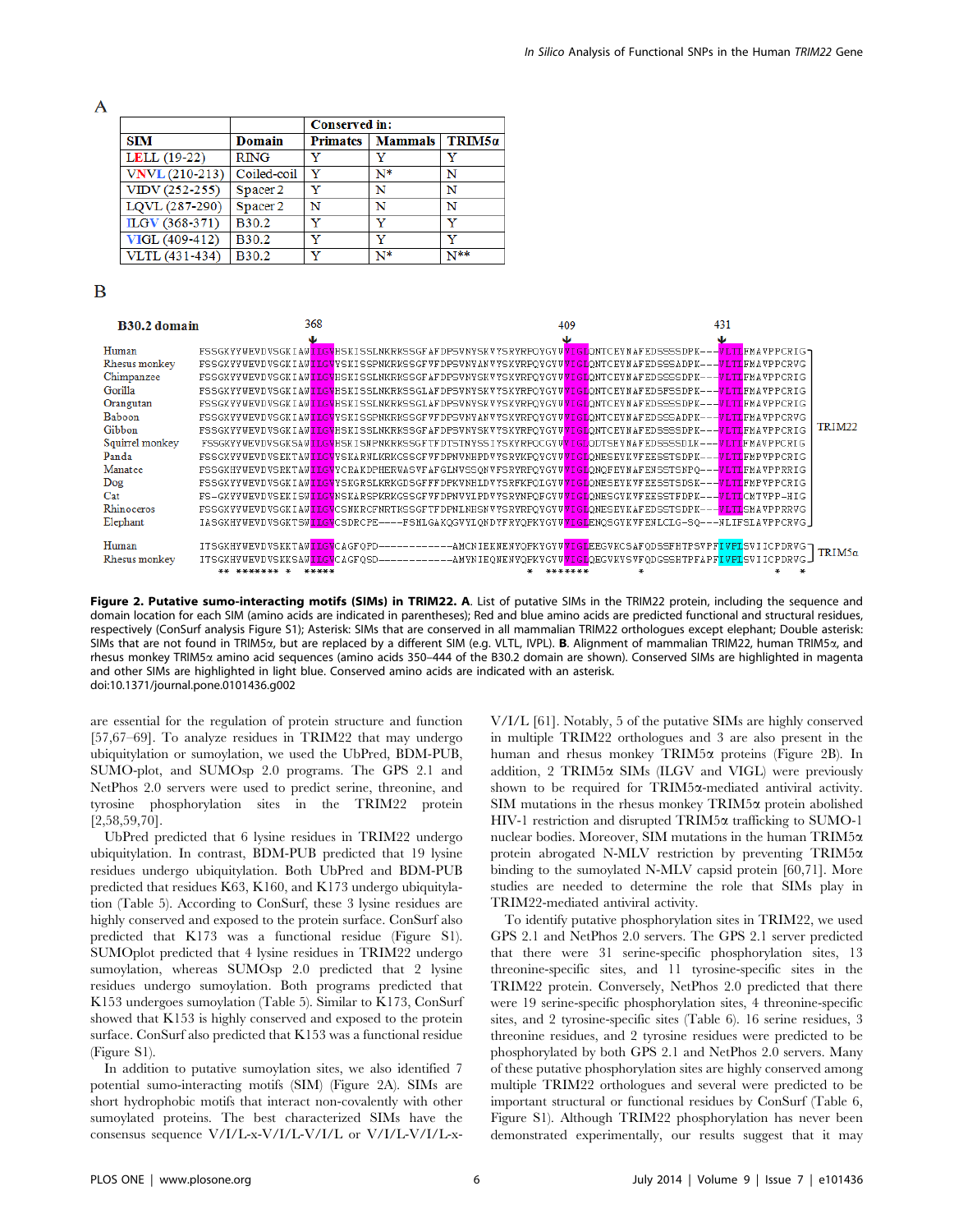Table 6. Putative phosphorylation sites in the TRIM22 protein.

| <b>GPS 2.1</b> |                  |                 | <b>NetPhos 2.0</b> |                  |                 |  |
|----------------|------------------|-----------------|--------------------|------------------|-----------------|--|
| <b>Serine</b>  | <b>Threonine</b> | <b>Tyrosine</b> | <b>Serine</b>      | <b>Threonine</b> | <b>Tyrosine</b> |  |
| 4 (1e)         | 23 (7e)          | 175 (1b)        | 46 (7e)*           | 130 (7b)         | 356 (8b)*       |  |
| 27 (9e)        | 61 $(1b)$ #      | 298 (1e)        | 50 (1e)            | $263$ (3e)*      | 479 (5b)*       |  |
| 46 (7e)*       | 170 (1e)         | 299 (6b)        | 54 (3e)*           | 325 (1e)*        |                 |  |
| 54 (3e)*       | 220 (1e)         | 355 (5b)        | 87 (4e)*           | 330 $(1e)*#$     |                 |  |
| 87 (4e)*       | 232 (1e)#        | 356 (8b)*       | 244 (8b) $*$ #     |                  |                 |  |
| 122 (9e)       | $263$ (3e)*      | 394 (1b)        | 245 (8b)*          |                  |                 |  |
| 231 (4e)       | 294 (7e)#        | 398 (7b)        | 259 (9e)*          |                  |                 |  |
| 235 (9e)       | 311 (2b)         | 418 (8b)        | 261 $(2e)$ *       |                  |                 |  |
| $244 (8b)*$ #  | 325 (1e)*        | 467 (8b)        | 269 (1e)*          |                  |                 |  |
| 245 (8b)*      | 330 (1e)*#       | 479 (5b)*       | 271 (8e)*          |                  |                 |  |
| 259 (9e)*      | 433 (7b)         | 481 (8e)*       | 276 (5e)*          |                  |                 |  |
| 261 (2e)*      | 460 (9b)#        |                 | 284 (5e)*          |                  |                 |  |
| 269 (1e)*      | 492 (6e)         |                 | 373 (8b)*          |                  |                 |  |
| 271 (8e)*      |                  |                 | 383 (3e)*          |                  |                 |  |
| 276 (5e)*      |                  |                 | 384 (9e)*          |                  |                 |  |
| 284 (5e)*      |                  |                 | 399 (7b)           |                  |                 |  |
| 309 (8e)       |                  |                 | 425 (6e)*          |                  |                 |  |
| 312 (6e)       |                  |                 | 426 (4e)*          |                  |                 |  |
| 317 (9b)       |                  |                 | 475 (8e)           |                  |                 |  |
| 373 (8b)*      |                  |                 |                    |                  |                 |  |
| 376 (2e)*      |                  |                 |                    |                  |                 |  |
| 377 (1e)       |                  |                 |                    |                  |                 |  |
| 383 (3e)*      |                  |                 |                    |                  |                 |  |
| 384 (9e)*      |                  |                 |                    |                  |                 |  |
| 391 (3e)       |                  |                 |                    |                  |                 |  |
| 424 (7e)       |                  |                 |                    |                  |                 |  |
| 425 (6e)*      |                  |                 |                    |                  |                 |  |
| 426 (4e)*      |                  |                 |                    |                  |                 |  |
| 455 (9b)       |                  |                 |                    |                  |                 |  |
| 497 (9e)       |                  |                 |                    |                  |                 |  |
| 498 (7e)       |                  |                 |                    |                  |                 |  |

Conservation score (CS) shown in parentheses (see Table 3 and Figure S1) following amino acid site; Putative functional residues are indicated with bold text, whereas putative structural residues are indicated with italicized text (Figure S1); Residues predicted to undergo phosphorylation by both GPS 2.1 and NetPhos 2.0 are indicated with an asterisk; Residues predicted to undergo phosphorylation that also coincide with the location of nsSNPs are indicated with a hashtag. doi:10.1371/journal.pone.0101436.t006

undergo phosphorylation at a number of sites. Of interest, other TRIM proteins have been shown to undergo phosphorylation, including the antiviral TRIM19 and TRIM21 proteins [72–76].

Several putative PTMs coincide in location with nsSNPs in the TRIM22 gene (T61, T232, S244, T294, T330, K332, and T460). S244 and T460 are particularly interesting because both sites are highly conserved among TRIM22 orthologues and S244L and T460I were predicted to be deleterious by 5 and 6 in silico algorithms, respectively (Table 2, 3). In addition, T460 was predicted to be a critical structural residue by ConSurf. Although the consequences of TRIM22 phosphorylation are currently unknown, the mutation of phosphorylation sites in other proteins has been shown to profoundly alter protein function by, for example, altering protein stability, localization, or protein-protein interactions. To this end, we used I-Mutant to predict whether S244L and T460I altered the stability of the TRIM22 protein. I- Mutant is a support vector machine-based tool that predicts changes in protein stability following single site mutations by estimating free energy changes as well as the direction of the change (increase or decrease) [62]. Both S244L and T460I were predicted to be less stable than the wild type protein, with free energy change values of  $-0.83$  and  $-1.38$ , respectively (Table 7). The I-Mutant results for the 12 high-risk nsSNPs that do not coincide with putative PTM sites, plus the results for the 5 low-risk nsSNPs that do coincide with putative PTM sites, are also shown in Table 7.

It is possible that the phosphorylation of TRIM22 at sites S244 and/or T460 is required for some integral TRIM22 function and that the nsSNPs S244L and T460I impair this function; however, these nsSNPs may also impair protein stability, which would likely amplify any detrimental of PTM impairment. Many additional high-risk nsSNPs, plus several low-risk nsSNPs located at putative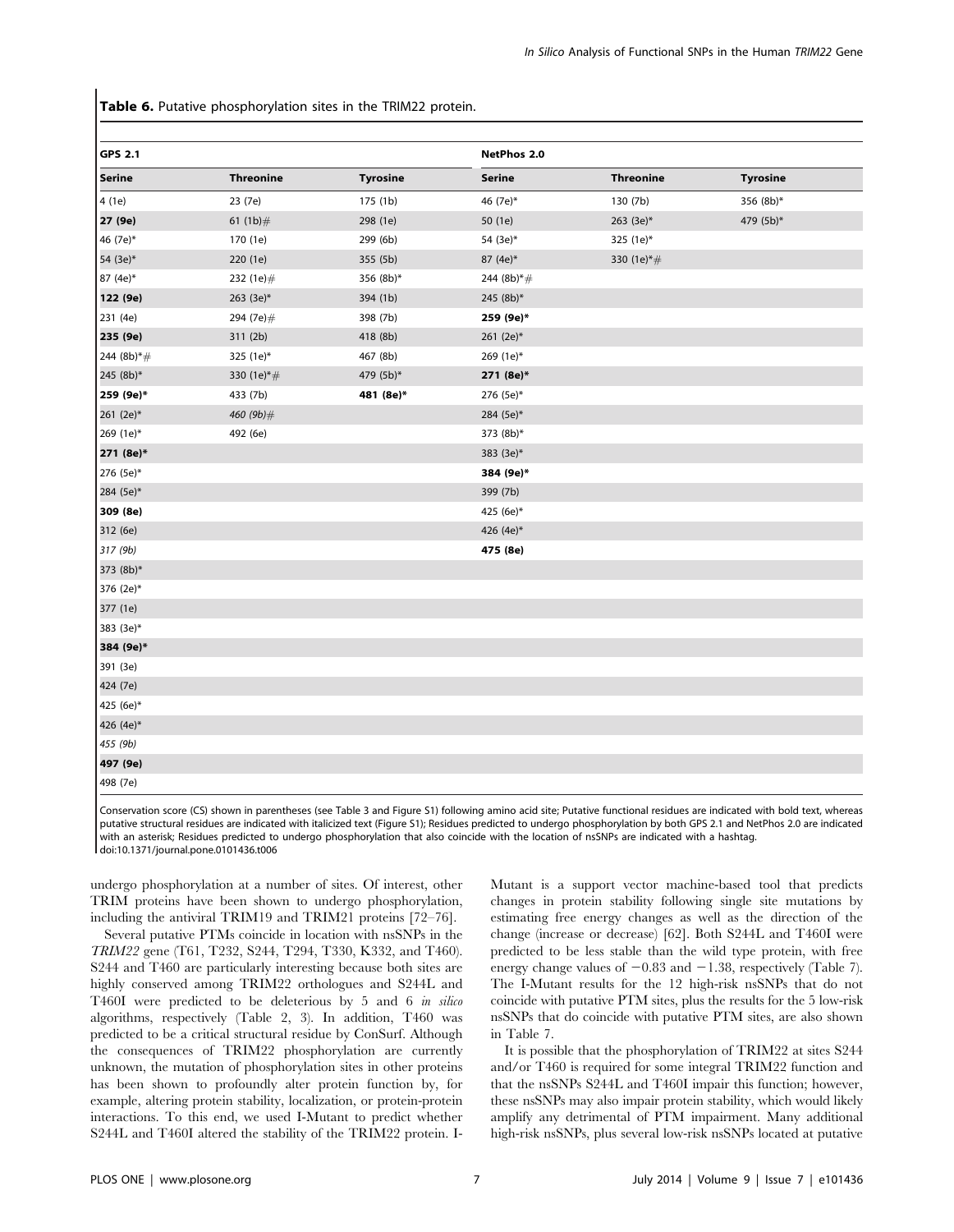Table 7. I-Mutant results for selected nsSNPs in the TRIM22 protein.

| nsSNP ID    | <b>Mutation</b> | $#$ Del. Pred. | <b>DDG</b> | <b>Sign of DDG</b> | <b>PTM</b> | ConSurf        |
|-------------|-----------------|----------------|------------|--------------------|------------|----------------|
| rs192306924 | <b>T61N</b>     | $\mathbf{1}$   | 0.56       | Decrease (1)       | Yes        | 1 <sub>b</sub> |
| rs201847190 | <b>L68R</b>     | 5              | $-1.02$    | Decrease (7)*      | No         | 8e             |
| rs199625192 | <b>H73R</b>     | 5              | 0.23       | Decrease (3)       | No         | 7e             |
| rs368058642 | E135K           | 4.5            | $-1.00$    | Decrease (9)*      | No         | 7e (9b)        |
| rs2291843   | T232A           | $\mathbf{0}$   | $-0.53$    | Decrease (5)       | Yes        | 1e             |
| rs374292901 | <b>I234N</b>    | 5              | $-0.80$    | Decrease (1)       | No         | 7b (9e)        |
| rs61735273  | S244L           | 5              | $-0.83$    | Decrease (2)       | Yes        | 8b             |
| rs73404240  | T294K           | 2              | $-0.63$    | Decrease (5)       | Yes        | 7e             |
| rs201494620 | <b>T330I</b>    | 1              | $-2.14$    | Decrease (7)*      | Yes        | 1e             |
| rs368220166 | K332N           | 1              | $-0.42$    | Decrease (2)       | Yes        | 2e             |
| rs371728648 | G346S           | 5              | $-0.27$    | Decrease (7)       | <b>No</b>  | 8b             |
| rs191847788 | <b>K364N</b>    | 4.5            | $-1.09$    | Decrease (4)       | No         | <b>9e</b>      |
| rs375595000 | <b>P403T</b>    | 6              | $-2.64$    | Decrease (8)       | <b>No</b>  | 8e             |
| rs370495523 | L432W           | 4              | 0.08       | Decrease (6)       | No         | 8b             |
| rs187416296 | R442C           | 5              | $-1.23$    | Decrease (6)*      | No         | 7e             |
| rs377529439 | F456I           | 5              | $-1.59$    | Decrease (8)*      | No         | 8b (9b)        |
| rs371028900 | <b>T460I</b>    | 6              | $-1.38$    | Decrease $(5)^*$   | Yes        | 9b             |
| rs200638791 | P484S           | 4.5            | $-2.97$    | Decrease (9)*      | No         | 6e (9b)        |
| rs200148337 | C494F           | 6              | $-0.21$    | Decrease (4)       | No         | 8b             |

# Del. Pred. = number of deleterious predictions; nsSNPs with 4 or more deleterious predictions are considered high-risk nsSNPs, while nsSNPs with less than 4 deleterious predictions are considered low-risk; DDG: free energy change value in Kcal/mol (>0 increase, <0 decrease, >0.5 large increase, <-0.5 large decrease); Sign of DDG: the direction of the change (increase or decrease); The reliability index (RI) from 0–9 is shown in parentheses, where 0 is the lowest RI and 9 is the highest); PTM: predicted post-translational modification site; ConSurf results are shown in the last column (number represents the conservation score (CS) from 1–9, letter represents whether the residue was predicted to be exposed (e) or buried (b), putative functional residues are indicated with bold text; whereas putative structural residues are indicated with italicized text (Figure S1); Sites with an additional ConSurf result in parentheses are located next to putative functional (9e) or structural (9b) residues; nsSNPs with the largest predicted stability decreases (DDG  $<-1.0$ ) that also have a RI score of  $\geq$ 5 are indicated with an asterisk. doi:10.1371/journal.pone.0101436.t007



• Deleterious nsSNP

Figure 3. Putative functional sites in the TRIM22 protein. Schematic depicting the approximate location of the top predicted PTM sites (ubiquitylation, sumoylation, and phosphorylation), the 14 high-risk nsSNPs in TRIM22, the 3 sumo-interacting motifs (SIMs), and the 2 high-risk nsSNP sites (S244L and T460I) predicted to undergo phosphorylation in the wild type TRIM22 protein. Several sites of known functional importance are marked on the TRIM22 protein (top image), including the C15/C18 residues (required for TRIM22 E3 ligase activity), the C97/H100 residues (part of the zinc-binding motif in BB2), and the nuclear localization signal (NLS) [81–83]. The 'antiviral patch' region, which was previously shown to be integral for the antiviral activity of TRIM5a, is shown in the B30.2 domain, as well as the approximate location of each variable region (v1-v4, bright blue areas) [28,33]. Amino acids 491–494 were previously shown to be required for the nuclear localization of TRIM22 [84]. RING, B-box 2 (BB2), coiledcoil (CC), and B30.2 (PRY/SPRY) domains are listed. doi:10.1371/journal.pone.0101436.g003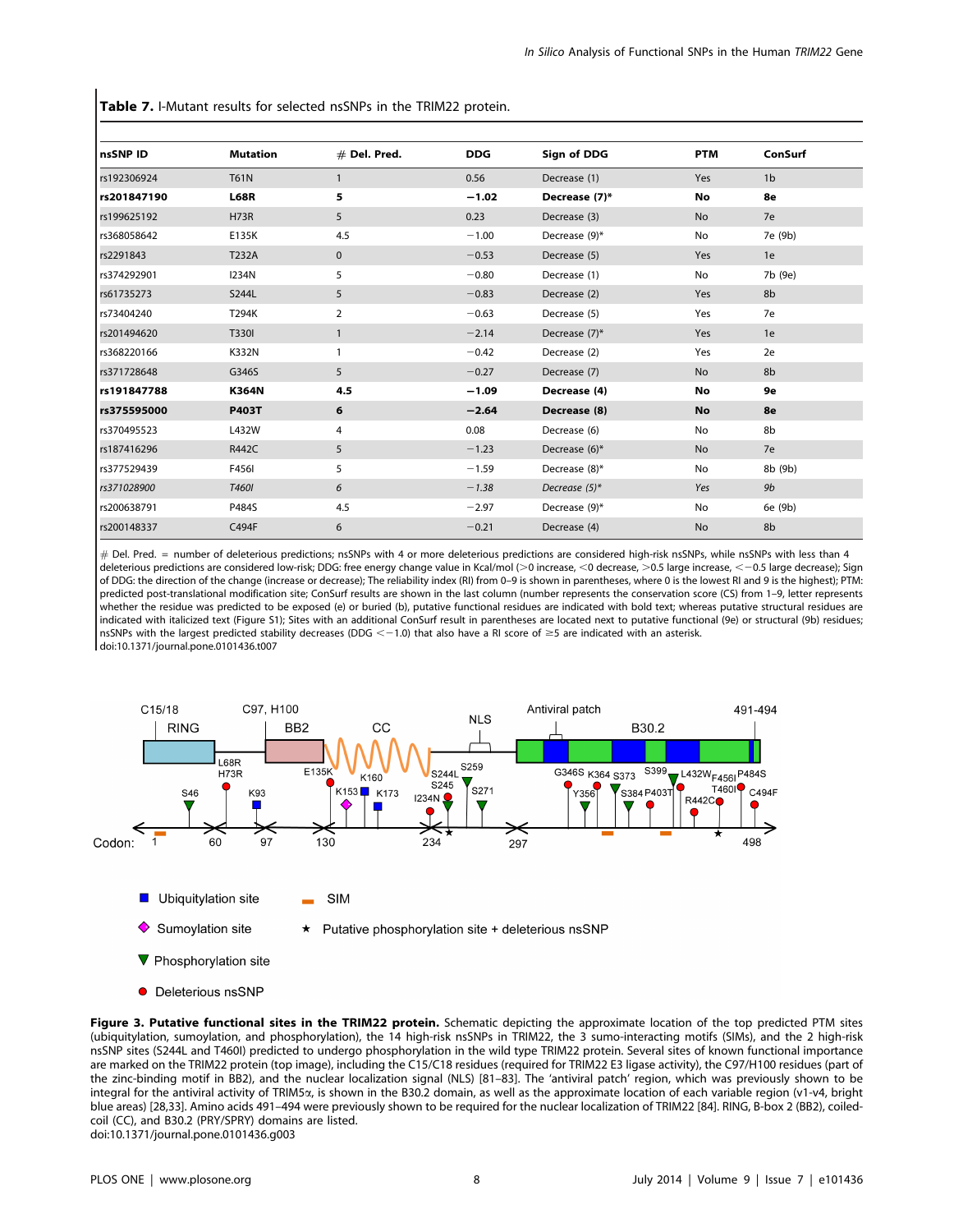PTM sites, also decreased TRIM22 protein stability (Table 7). A number of studies have shown that decreased protein stability leads to increased protein misfolding, aggregation, and degradation. Accordingly, decreased stability typically results in decreased net function [77–80]. Future in-depth studies are required to investigate the effects of these nsSNPs on the structure and function of TRIM22's B30.2 domain. Pertinent TRIM22 sites that are predicted to be highly deleterious and/or undergo PTMs are depicted in Figure 3.

#### Conclusions

Our results demonstrate that multiple nsSNPs in the antiviral TRIM22 gene may be deleterious to TRIM22 structure and/or function. Most of these high-risk nsSNPs are located at highly conserved amino acid sites in a protein-protein interaction module called the B30.2 domain. In this study, we show that 9 of the top high-risk nsSNPs disrupt the putative structure of TRIM22's B30.2 domain, particularly the surface-exposed v2 and v3 regions. In the closely-related TRIM5 $\alpha$  protein, these same regions were previously shown to play a key role in retroviral restriction. In addition to these findings, we also identify several TRIM22 sites that may undergo post-translational modification, including sites that coincide with the location of high-risk nsSNPs. This study is the first systematic and extensive in silico analysis of functional SNPs in the TRIM22 gene.

#### Supporting Information

Figure S1 ConSurf analysis of amino acid sites in the TRIM22 protein. Schematic showing ConSurf results for the

#### References

- 1. Ramensky V (2002) Human non-synonymous SNPs: server and survey. Nucleic Acids Res 30: 3894–3900.
- 2. Radivojac P, Vacic V, Haynes C, Cocklin RR, Mohan A, et al. (2010) Identification, analysis, and prediction of protein ubiquitination sites. Proteins 78: 365–380.
- 3. Doniger SW, Kim HS, Swain D, Corcuera D, Williams M, et al. (2008) A catalog of neutral and deleterious polymorphism in yeast. PLoS Genet 4: e1000183.
- 4. Daley D, Park JE, He J-Q, Yan J, Akhabir L, et al. (2012) Associations and interactions of genetic polymorphisms in innate immunity genes with early viral infections and susceptibility to asthma and asthma-related phenotypes. J Allergy Clin Immunol 130: 1284–1293.
- 5. Azad AK, Sadee W, Schlesinger LS (2012) Innate immune gene polymorphisms in tuberculosis. Infect Immun 80: 3343–3359.
- 6. Netea MG, Wijmenga C, O'Neill LAJ (2012) Genetic variation in Toll-like receptors and disease susceptibility. Nat Immunol 13: 535–542.
- 7. Sobieszczyk ME, Lingappa JR, McElrath MJ (2011) Host genetic polymorphisms associated with innate immune factors and HIV-1. Curr Opin HIV AIDS 6: 427–434.
- 8. Heim MH (2013) Innate immunity and HCV. J Hepatol 58: 564–574.
- Santana-de Anda K, Gómez-Martín D, Díaz-Zamudio M, Alcocer-Varela J (2011) Interferon regulatory factors: beyond the antiviral response and their link to the development of autoimmune pathology. Autoimmun Rev 11: 98–103.
- 10. Nisole S, Stoye JP, Saïb A (2005) TRIM family proteins: retroviral restriction and antiviral defence. Nat Rev Microbiol 3: 799–808.
- 11. Hattlmann CJ, Kelly JN, Barr SD (2012) TRIM22: A Diverse and Dynamic Antiviral Protein. Mol Biol Int 2012: 153415.
- 12. Jefferies C, Wynne C, Higgs R (2011) Antiviral TRIMs: friend or foe in autoimmune and autoinflammatory disease? Nat Rev Immunol 11: 617–625.
- 13. Reymond A, Meroni G, Fantozzi A, Merla G, Cairo S, et al. (2001) The tripartite motif family identifies cell compartments. EMBO J 20: 2140–2151. 14. Meroni G, Diez-Roux G (2005) TRIM/RBCC, a novel class of ''single protein
- RING finger'' E3 ubiquitin ligases. Bioessays 27: 1147–1157. 15. Marín I (2012) Origin and diversification of TRIM ubiquitin ligases. PLoS One
- 7: e50030. 16. Kawai T, Akira S (2011) Regulation of innate immune signalling pathways by
- the tripartite motif (TRIM) family proteins. EMBO Mol Med 3: 513–527. 17. Carthagena L, Bergamaschi A, Luna JM, David A, Uchil PD, et al. (2009)
- Human TRIM gene expression in response to interferons. PLoS One 4: e4894.
- 18. McNab FW, Rajsbaum R, Stoye JP, O'Garra A (2011) Tripartite-motif proteins and innate immune regulation. Curr Opin Immunol 23: 46–56.

human TRIM22 protein. Amino acids were ranked on a conservation scale of 1–9 and are highlighted as follows: blue residues (1–4) are variable, white residues (5) are average, and purple residues (6–9) are conserved. Residues predicted to be exposed to the surface of the protein are indicated via an orange letter 'e', while residues predicted to be buried are indicated via a green letter 'b'. Putative structural residues are demarcated with a blue letter 's' (highly conserved and buried), whereas putative functional residues are demarcated with a red letter 'f' (highly conserved and exposed).

(PDF)

Figure S2 ConSurf analysis of amino acid sites in a variety of aligned primate TRIM22 protein sequences. (PDF)

Table S1 Non-synonymous SNPs in the TRIM22 protein.

(XLSX)

Table S2 Prediction results for nsSNPs in the TRIM22 protein.

(XLSX)

#### Author Contributions

Conceived and designed the experiments: JNK SDB. Performed the experiments: JNK SDB. Analyzed the data: JNK SDB. Contributed reagents/materials/analysis tools: JNK SDB. Wrote the paper: JNK SDB.

- 19. Rajsbaum R, Stoye JP, O'Garra A (2008) Type I interferon-dependent and independent expression of tripartite motif proteins in immune cells. Eur J Immunol 38: 619–630.
- 20. Uchil PD, Quinlan BD, Chan W-T, Luna JM, Mothes W (2008) TRIM E3 ligases interfere with early and late stages of the retroviral life cycle. PLoS Pathog 4: e16.
- 21. Ohmine S, Sakuma R, Sakuma T, Thatava T, Takeuchi H, et al. (2011) The antiviral spectra of TRIM5 $\alpha$  orthologues and human TRIM family proteins against lentiviral production. PLoS One 6: e16121.
- 22. Li Y, Li X, Stremlau M, Lee M, Sodroski J (2006) Removal of arginine 332 allows human TRIM5alpha to bind human immunodeficiency virus capsids and to restrict infection. J Virol 80: 6738–6744.
- 23. Stremlau M, Owens CM, Perron MJ (2004) The cytoplasmic body component TRIM5a restricts HIV-1 infection in Old World monkeys. 427.
- 24. Stremlau M, Perron M, Welikala S, Sodroski J (2005) Species-Specific Variation in the B30.2 (SPRY) Domain of TRIM5a Determines the Potency of Human Immunodeficiency Virus Restriction. 79: 3139–3145.
- 25. Pertel T, Hausmann S, Morger D, Züger S, Guerra J, et al. (2011) TRIM5 is an innate immune sensor for the retrovirus capsid lattice. Nature 472: 361–365.
- 26. Biris N, Yang Y, Taylor AB, Tomashevski A, Guo M, et al. (2012) Structure of the rhesus monkey TRIM5 a PRYSPRY domain, the HIV capsid recognition module. Proc Natl Acad Sci U S A 109: 13278–13283.
- 27. Yap MW, Stoye JP (2005) A Single Amino Acid Change in the SPRY Domain of Human Trim5a Leads to HIV-1 Restriction. 15: 73–78.
- 28. Ohkura S, Yap MW, Sheldon T, Stoye JP (2006) All three variable regions of the TRIM5alpha B30.2 domain can contribute to the specificity of retrovirus restriction. J Virol 80: 8554–8565.
- 29. Perron MJ, Stremlau M, Sodroski J (2006) Two surface-exposed elements of the B30.2/SPRY domain as potency determinants of N-tropic murine leukemia virus restriction by human TRIM5alpha. J Virol 80: 5631–5636.
- 30. Kono K, Bozek K, Domingues FS, Shioda T, Nakayama EE (2009) Impact of a single amino acid in the variable region 2 of the Old World monkey TRIM5alpha SPRY (B30.2) domain on anti-human immunodeficiency virus type 2 activity. Virology 388: 160–168.
- 31. Sawyer SL, Wu LI, Emerman M, Malik HS (2005) Positive selection of primate TRIM5alpha identifies a critical species-specific retroviral restriction domain. Proc Natl Acad Sci U S A 102: 2832–2837.
- 32. Song B, Gold B, Colm O, Javanbakht H, Li X, et al. (2005) The B30. 2 (SPRY) Domain of the Retroviral Restriction Factor TRIM5a Exhibits Lineage-Specific Length and Sequence Variation in Primates. J Virol 79: 6111–6121.